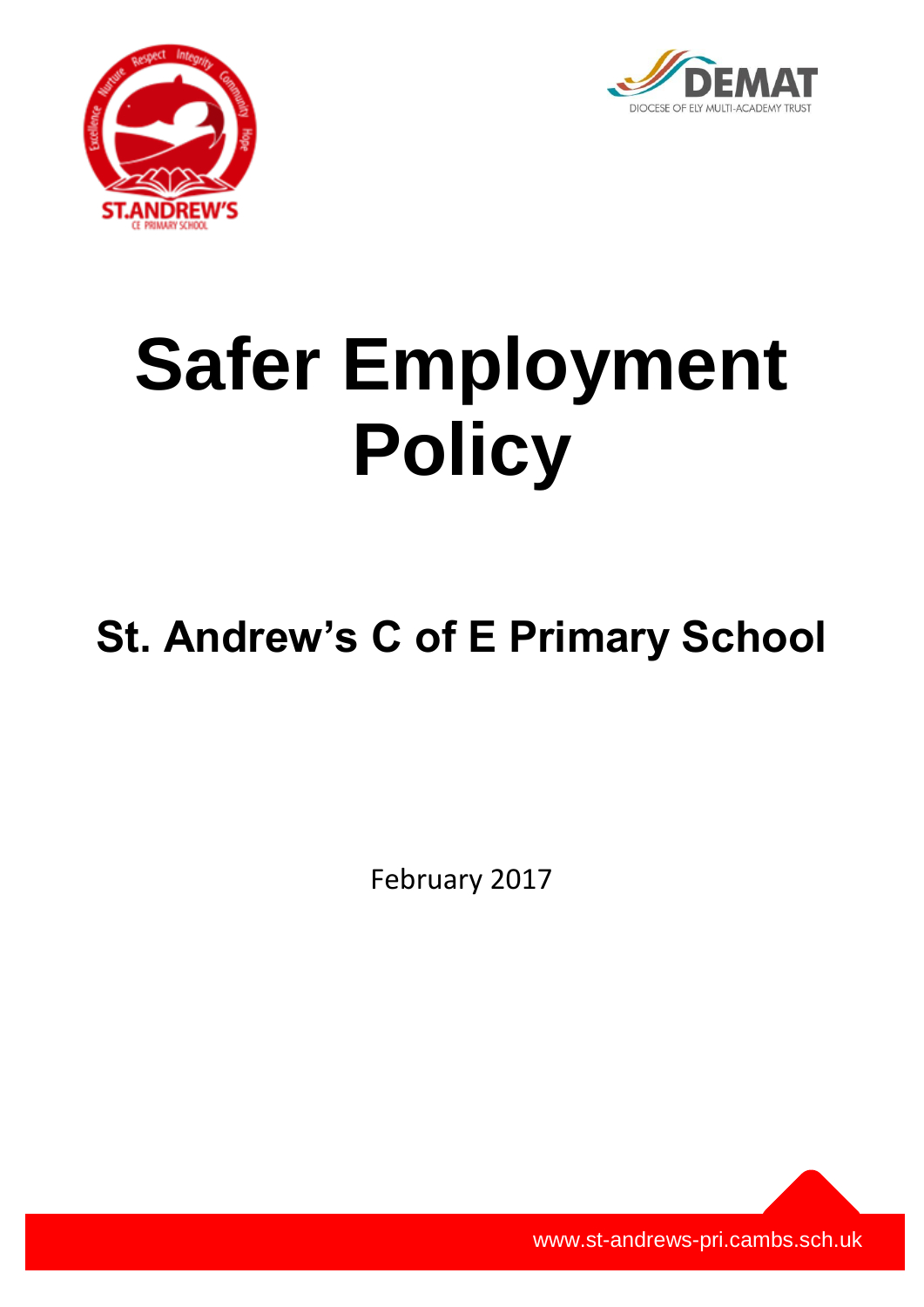# **1. Policy Statement**

Our school is committed to safeguarding and promoting the welfare of children and young people. We expect and require all members of the school community to share this commitment. We will ensure that our employment policies and practices support the development and maintenance of an environment where children and young people are safe and able to make the most of their opportunities to learn. Our policies and practices will support the recruitment, retention, deployment and development of competent, well-motivated employees who are suited to and fulfilled in the roles they undertake.

The first step towards safeguarding and promoting the welfare of children in our school is to ensure that we recruit and select employees, workers and volunteers in accordance with best safer recruitment practice. However, we recognise that this is only one aspect of securing a safe environment for children and young people. This policy is designed to bring together in one document the link to all the different strands of our practice that promotes safer employment. The policy is grounded in the good practice set out in Part 3 of 'Keeping Children Safe in Education 2015'.

# **2. Scope of the policy**

This policy applies to all employees, governors, volunteers, agency workers, supply staff and anyone else who undertakes work of any kind on our school premises.

# **3. Roles and responsibilities**

The Governing Body will:

- Prevent people who pose a risk of harm from working with children by adhering to statutory responsibilities to check staff who work with children, taking proportionate decisions on whether to ask for any checks beyond what is required; and ensuring volunteers are appropriately supervised;
- ensure that the school has effective policies and procedures in place for the recruitment of all staff and volunteers, in accordance with DfE guidance and legal requirements;
- delegate responsibility for recruitment and selection to the Headteacher but will support the Headteacher in discharging this role;
- be responsible for the appointment of a new Headteacher;
- ensure that the school has effective policies and procedures in place for promoting safer employment and safeguarding;
- undertake appropriate training in relation to safeguarding;
- monitor the school's compliance with safer employment and child protection and safeguarding policies on an annual basis.

The Headteacher will:

- ensure that the school operates safer recruitment practices and ensure that all appropriate checks are carried out on staff, volunteers and others;
- ensure that the school operates safer employment practices at all times and make sure that managers and staff fully understand the important part they play in achieving a safe environment for children and young people;
- monitor contractors' and employment agencies' compliance with this document;
- promote the welfare of children and young people at all times.

All other staff, volunteers, agency workers, supply staff, visitors and others will:

be expected and required to comply with the spirit and intention of this document.

#### **4. Recruitment and Selection**

*(Note: This section is intended to provide the minimum requirement to achieve safer recruitment. It may be replaced by the school's own recruitment and selection policy if there is one, or may be expanded to meet the school's needs. Further guidance can be found in the DfE document 'Keeping Children Safe in Education 2015.)*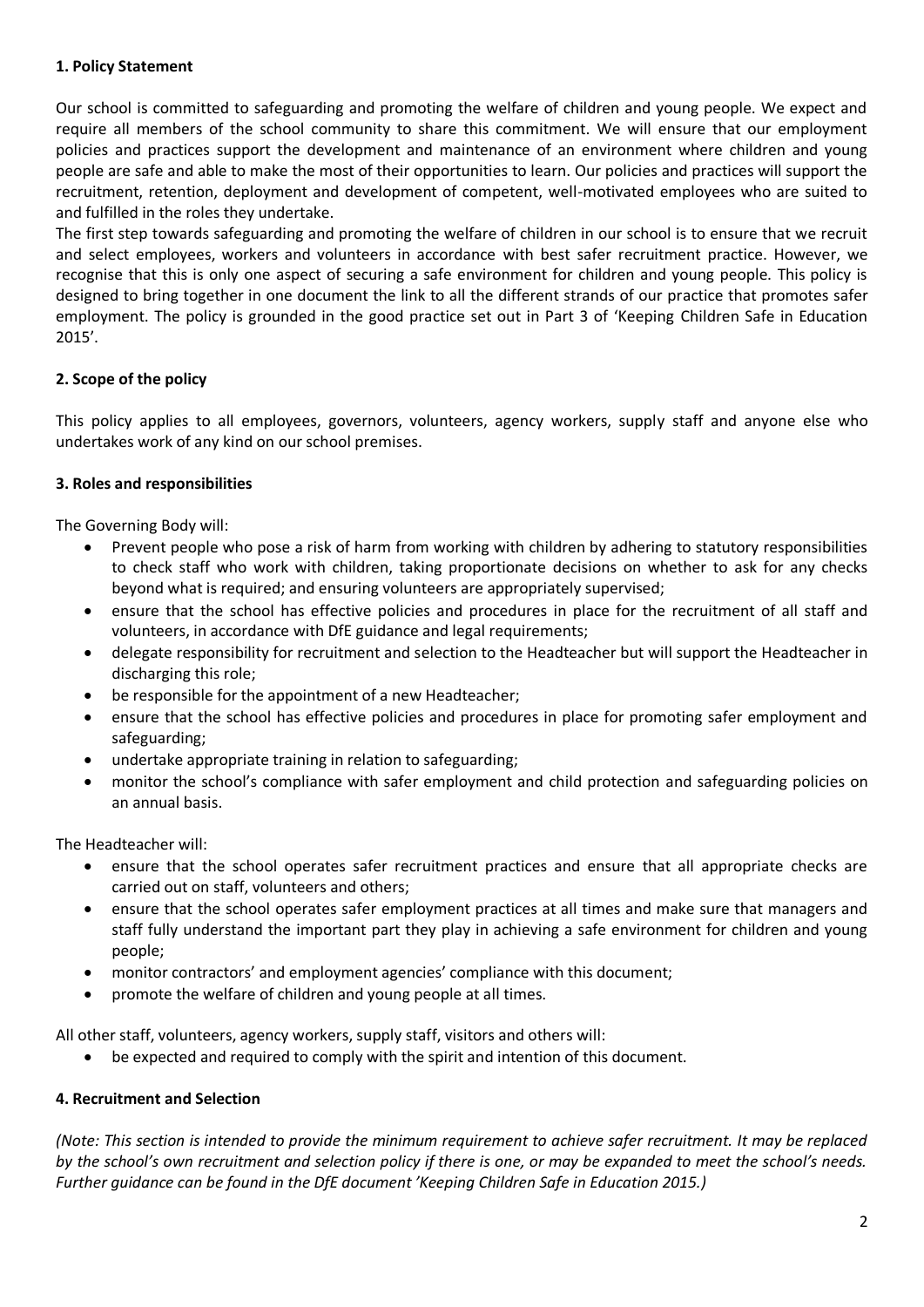# **4.1 General principles**

This policy provides a good practice framework to comply with the principles set out in our Equality & Diversity Policy and in the Equality Act, 2010. We fully recognise the value of, and will seek to achieve, a diverse workforce which includes people from different backgrounds with varied skills and abilities. We are committed to ensuring that the employment of all members of our school community is fair, transparent, consistent, and efficient and promotes equality of opportunity.

All posts within the school are exempt from the Rehabilitation of Offenders Act, 1974, so all applicants will be required to declare spent and/or unspent convictions, cautions and bind overs (except those that are protected see 4.3.3) and to undertake an enhanced Disclosure and Barring Service (DBS) check. The school is committed to ensuring that people who have been convicted are treated fairly and given the opportunity to establish their suitability for positions. Having a criminal record will not necessarily be a bar to obtaining a position with our school. We will:

- ensure that governors and staff who undertake recruitment receive regular safer recruitment training, including refresher training and successfully achieve safer recruitment accreditation;
- ensure that all job descriptions and person specifications specify the safeguarding responsibilities of the posts;
- ensure that safeguarding responsibilities are explicit in the job description of the Designated Safeguarding Lead (further guidance can be found in Keeping Children Safe in Education, 2015)
- ensure that all advertisements, applicant packs, school policies and our website reflect the fact that we take our responsibilities for child safeguarding very seriously;
- ensure that every appointment panel includes at least one member who has received safer recruitment training; implement robust recruitment procedures and checks for appointing staff and volunteers to ensure that all reasonable steps are taken to avoid appointing anyone who is:
- unsuitable to work with children; or
- is disqualified from working with children; or does not have suitable skills and experience for their intended role; maintain a single central record of recruitment and vetting checks in line with DfE (and/or the County Council's) requirements;
- ensure that the terms of engagement for any contract with a contractor or agency requires them to adopt and implement the same standards as are described in this policy, which we will monitor;
- require staff who are convicted or cautioned for any offence during their employment with the school to notify the Headteacher in writing of the offence and the penalty without delay.

# **4.2 Preparation Stage**

# **4.2.1 Job descriptions and person specifications**

All job descriptions and person specifications will set out the role's safeguarding responsibilities and will be prepared using the school's standard templates. The precise range of responsibilities will differ but every post, whether paid or voluntary, will include responsibility for ensuring the safety and security of children and young people.

# **4.2.2 Disclosure and Barring Service (DBS) Checks**

The school will identify whether a DBS check is required, and at what level. There are three types of checks; Standard, Enhanced and Enhanced with a Barred List check. The level of DBS certificate required, and whether a prohibition check is required, will depend on the role and duties of an applicant to work in a school or college. For most appointments, an enhanced DBS certificate, which includes barred list information, will be required as the majority of staff will be engaging in "regulated activity".

For all other staff who have an opportunity for regular contact with children who are not engaging in "regulated activity", an enhanced DBS certificate, which does not include a barred list check, will be appropriate. This would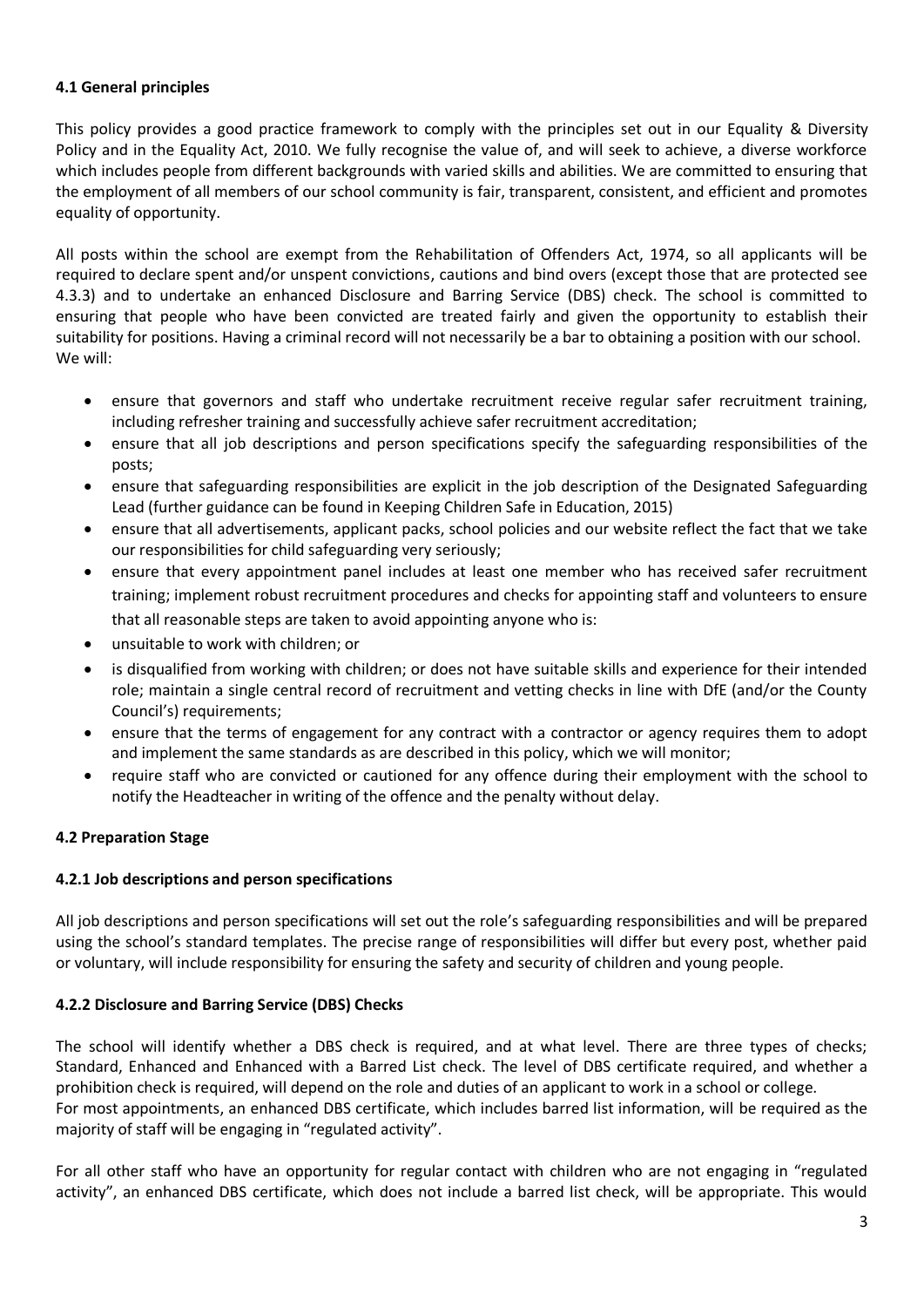include contractors that would have the opportunity for contact with children and who work under a temporary or occasional contract.

More information can be found on the DBS website: https://www.gov.uk/government/organisations/disclosure-andbarring-service

# **4.2.3 Advertising and applicant packs**

The school will advertise all vacant posts to ensure equality of opportunity and encourage as wide a field of candidates as possible. This will normally mean placing an advertisement externally. However, where there is a reasonable expectation that there are sufficient, suitably qualified internal candidates, or where members of our staff are at risk of redundancy, we reserve the right to advertise the vacancy to the school community first before considering an external advertisement.

Wherever the advertisement is placed, it will include information on the school's commitment to safeguarding and promoting the welfare of children and the requirement for a DBS check. The applicant pack will also include a copy of our child protection policy and a statement of the school's commitment to child safeguarding.

# **4.2.4 Application forms**

The school will use a standard application form for every applicant, based on the templates supplied by the County Council/ the Diocese/ the school's personnel provider. CVs will not be accepted. We will expect and require candidates for all posts, paid or voluntary, to provide a full employment history and to account for any gaps or discrepancies either on the application or, subsequently, at interview.

Applicants should be aware that providing false information is an offence and could result in their application being rejected or in summary dismissal if the applicant has already been appointed. This may also result in the matter being referred to the police and/or a professional regulatory body e.g. the Disclosure and Barring Service.

# **4.3 Selection stage**

# **4.3.1 Short listing**

Short listing will always be carried out by a minimum of two people, using an agreed short listing form in the interests of transparency. The short listing criteria will be drawn from the person specification for the vacant post. The short listing panel will agree the candidates to be called for interview and the notes of their decision will be signed and retained on the appointment file.

# **4.3.2 References**

References will be sent for in relation to all short listed candidates, including internal ones, before interview so that any safeguarding concerns can be explored further with the referee, and taken up with the candidate at interview. We will always expect to take a reference from the current employer. The only exception to this will be where the candidate has indicated that they do not wish their current employer to be contacted prior to appointment. Where this applies, a reference will be sought from the second referee prior to the interview and the reference from the current employer will be taken up immediately after the interview and before the offer of appointment is confirmed. **We will not accept employer testimonials or 'bearer references' i.e. those provided by the candidate and/or marked 'to whom it may concern'.** If a candidate for a teaching post is not currently employed as a teacher, it is also advisable to check with the school, college or local authority at which they were most recently employed, to confirm details of their employment and their reasons for leaving. References must be in writing and be specific to the job for which the candidate has applied. The school will not accept references from relatives or people writing solely in the capacity as a friend of the candidate for any post. The school will use the County Council's reference request form, or one provided by the school's personnel provider, provided it is in accordance with 'Keeping Children Safe in Education, 2015'.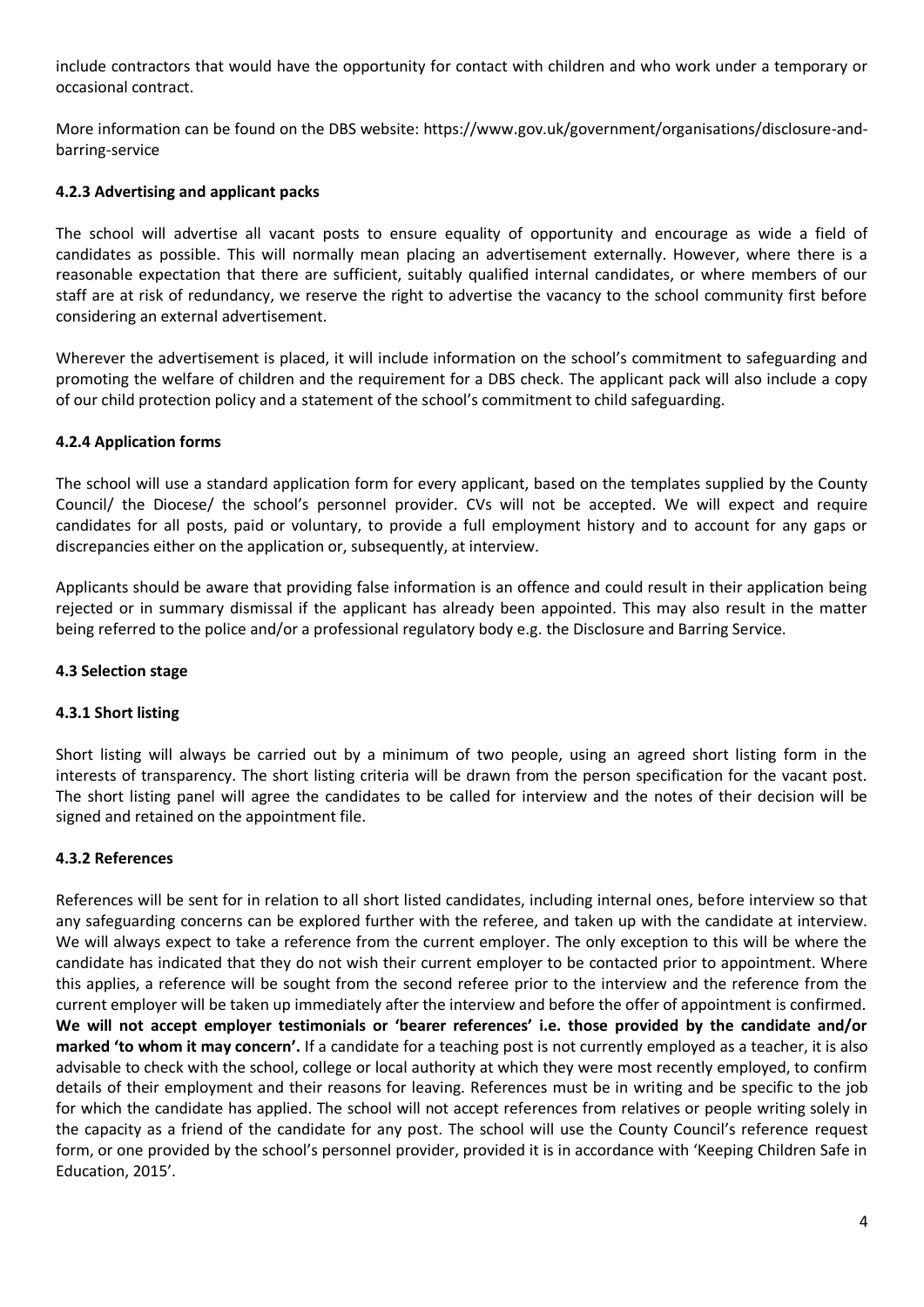Reference requests will specifically ask the referee to confirm:

- the referee's relationship with the candidate;
- details of the applicant's current post and salary;
- performance history and conduct;
- any disciplinary action involving the safety and welfare of children, including any in which the sanction has expired;
- details of any substantiated allegations or concerns relating to the safety and welfare of children;

NB. Cases in which an allegation was proven to be false, unsubstantiated or malicious should not be included in employer references. A history of repeated concerns or allegations which have all been found to be false, unsubstantiated or malicious should also not be included in any reference

- whether the referee has any reservations as to the candidate's suitability to work with children. If so, the school will ask for specific details of the concerns and the reasons why the referee believes the candidate may be unsuitable to work with children.
- References will be compared to the application form to ensure that the information provided is consistent. Any discrepancies will be discussed with the candidate at interview.
- We reserve the absolute right not to make an appointment if there are significant concerns, as our first priority is the safeguarding of the children at our school.

#### **4.3.3 Declaration of convictions**

The school will require the shortlisted applicants for all posts, paid or voluntary, to complete a form declaring all spent or unspent convictions, cautions, warnings or reprimands except those that are protected. This is on the basis that all roles in schools are covered by the Recruitment of Ex-Offenders Exemption Order. The declaration form will also include a question regarding any pending criminal prosecutions.

Some convictions or cautions (including warnings and reprimands) are deemed "protected" under the Rehabilitation of Offenders Act 1974 (Exceptions) Order 1975 as amended by the Rehabilitation of Offenders Act 1974 (Exceptions) order 1975 (Amendment) (England and Wales) Order 2013. This means that some spent convictions and cautions will become protected when specific conditions are met. Protected convictions and cautions will not be disclosed in a DBS check and the school cannot ask for information about protected convictions or cautions, or take these into account when considering an appointment.

The Headteacher will discuss any relevant, positive declarations with the applicant, however, they must not ask about anything that is protected. The disclosure of convictions, cautions or pending prosecutions will not necessarily prevent the applicant being appointed but the information will be considered as part of the pre-employment risk assessment in the same way as DBS disclosures.

Guidance and criteria for the filtering of convictions and cautions can be found on the Disclosure and Barring Service website at: https://www.gov.uk/government/organisations/disclosure-and-barring-service

#### **4.3.4 Selection process**

This will differ depending on the nature of the post but will always include a face to face professional interview with a minimum of two people (normally three). For some posts, including for members of the leadership group or teaching posts, the selection process will normally include some activity involving children e.g. meeting the school council, teaching a lesson, etc.

The selection process for every post, paid or otherwise, will include an opportunity to discuss the candidate's understanding of safeguarding issues. The interview will also include a discussion of any convictions, cautions or pending prosecutions the candidate has declared. If the candidate has not made any declaration, the interview panel will give them a further opportunity to share any information regarding their background that may influence the decision on their appointment.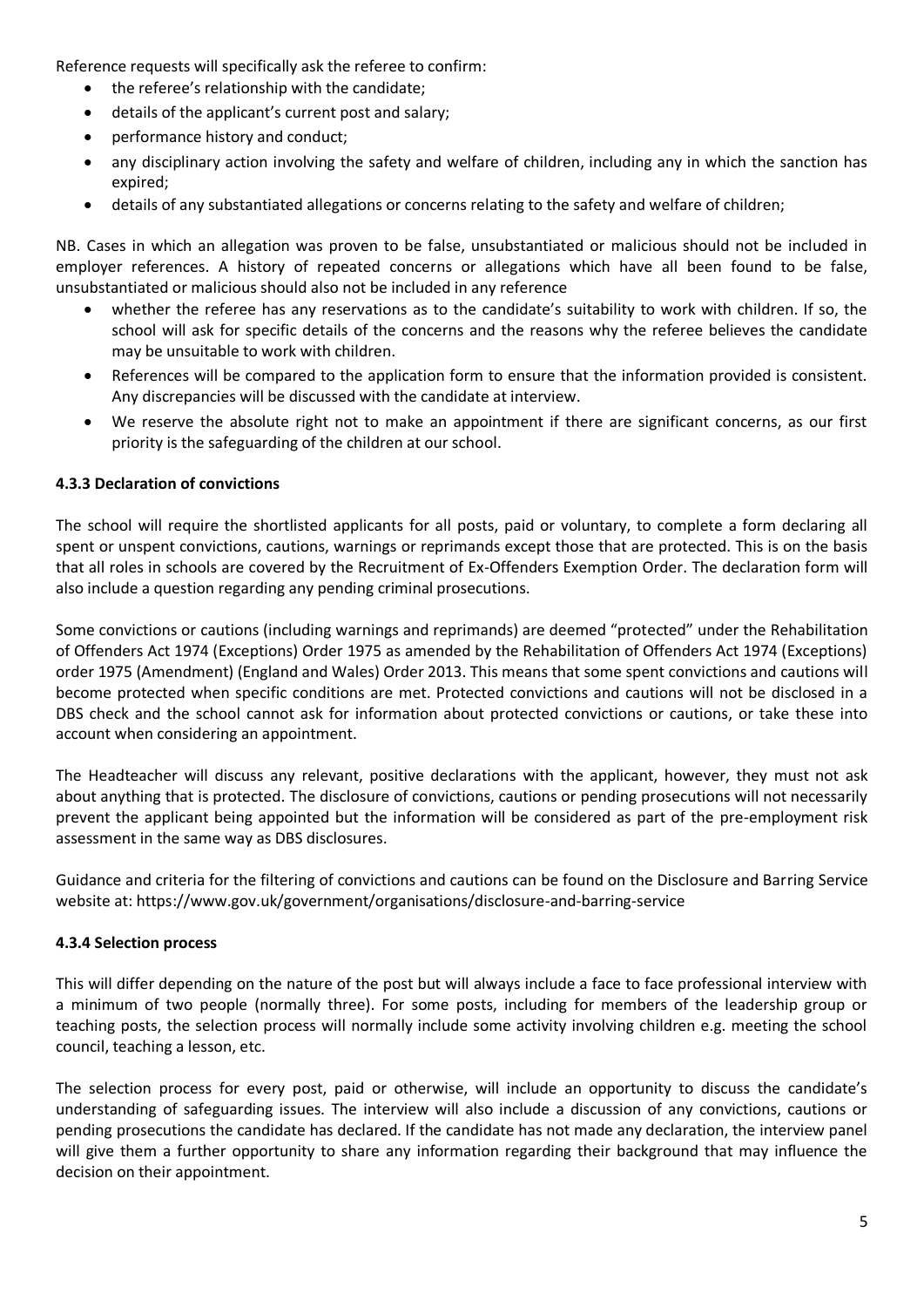The responses given by all the candidates to all the questions will be noted and retained after the interview. The interviewers will sign and date the copies of all interview notes, which will be retained for six months from the date of interview. The interview notes for the successful candidate will be retained on his/her personnel file for the duration of his/her employment at our school.

# **4.3.5 Decision**

After all the candidates have been interviewed, the selection panel will consider all the information available to them and will assess each candidate against the criteria for the post. This should identify which candidate should be appointed. The selection panel will make notes of the reason for its decision and will sign and date the notes, which will be retained for six months after the date of the interview. The notes relating to the successful candidate will be retained indefinitely as indicated above.

# **4.4 Pre-appointment checks**

The following pre-appointment checks will be undertaken before any new employee begins work at our school:

 references – we will take up at least two references, one of which will be from the former or most recent employer. Ideally, we will aim to have references that cover the last five years of the candidate's career;

NB. If the candidate was not working with children in their last job, it is recommended a further reference is sought from a previous employer where they did work with children.

- an identity check including DOB. We will obtain verification of the candidate's identity in order to comply with the requirements of the Immigration, Asylum and Nationality Act, 2006. Identification checking guidelines can be found on the GOV.UK website;
- verification of qualifications relevant to the post;
- verification of medical fitness the successful candidate will be asked to complete a confidential medical questionnaire, which will be sent in a sealed envelope to the school's Occupational Health Service for assessment;
- verification of the person's right to work in the UK.
- verification of successful completion of the induction period (for those who obtained QTS after 7th May, 1999);
- we will obtain a satisfactory enhanced DBS certificate including barred list information if relevant;
- Childcare disqualification declaration;
- a prohibition from teaching check (teaching posts only);
- If the person has lived or worked outside the UK, further appropriate checks will be made

The successful candidate will be informed that we will not confirm their appointment until all of the above checks have been completed satisfactorily. Relevant checks must also be in place for volunteers.

#### **4.4.1 Childcare Disqualification**

For staff who work in childcare provision or who are directly concerned with the management of such provision, the school needs to ensure that appropriate checks are carried out to ensure that individuals are not disqualified under the Childcare (Disqualification) Regulations 2009. This includes Disqualification by Association - living in the same household where another person who is disqualified lives or is employed.

# **4.4.2 Administration**

Proof of identity and other documentation will be verified by an appropriately trained member of staff, as designated by the Headteacher. Candidates will be expected to produce original certificates, e.g. birth certificates, qualification certificates and other documentation. We will not retain the original documents but will take photocopies to be retained on the successful candidate's personnel file. We will sign and date the copies and will annotate them with the wording 'original document seen on (date) by (name)'.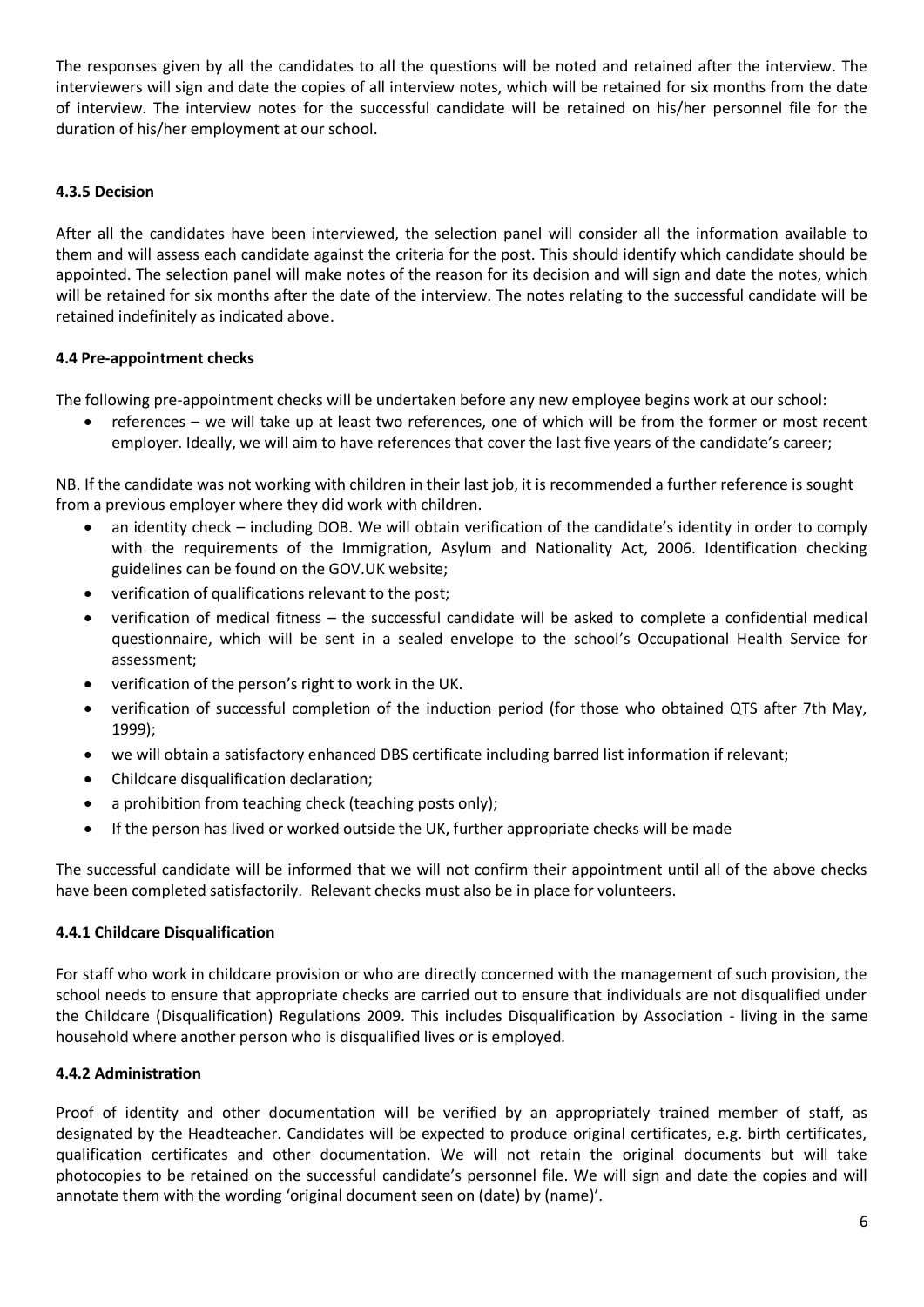If the original documents cannot be produced, we will require a properly certified copy. Where candidates have obtained their professional qualifications outside the UK, a certified comparability check will be required from NARIC. Our school personnel provider will obtain the check on our behalf.

# **4.4.3 Employment offer**

Where possible, we will negotiate a provisional start date with the preferred candidate, however all the preemployment checks set out above must be completed **before** the appointment is confirmed and the employee begins work. The only exception to this is the DBS certificate, where the risk assessment described in 4.4.4 may apply. Once all pre-employment checks have been satisfactorily completed, the offer of employment will be made and the contract of employment will be issued. In all circumstances, the new employee will receive the contract no later than 8 weeks of the employment commencing, although we will aim to ensure that the documentation is supplied before they take up their new post.

#### **4.4.4 Commencement of employment prior to receipt of DBS certification**

In exceptional circumstances, provided no criminal record has been disclosed, the school may undertake a risk assessment to determine whether the successful candidate may commence employment prior to receiving the DBS certificate. A full risk assessment will be undertaken by the Headteacher and Chair of Governors, who will document their decision using the County Council's standard risk assessment template.

#### **4.4.5 Record retention/data protection**

The school will retain all interview notes on all candidates for a 6-month period, after which the notes for all but the successful candidate will be shredded. The 6-month period will allow the school to deal with any data access requests, recruitment complaints or complaints of discrimination raised in the Employment Tribunals.

Under the Data Protection Act, 1998, applicants have the right to request access to notes written about them during the recruitment process. Applicants who wish to access their interview notes must make a subject access request in writing to the Headteacher within 6-months of the interview date.

#### **4.4.6 Personnel file**

The school will retain the following recruitment and selection information for the successful candidate for the duration of his/her employment with the school:

- application form  $-$  signed by the applicant
- interview notes including questions, answers and explanation of any gaps in the employment history
- references minimum of two
- disclosure of convictions form
- proof of identity copies of certificate/passport/driver's licence, etc. We will not retain copies of utility bills, bank statements, etc. on file
- proof of right to work in the UK
- proof of academic qualifications
- Certificate of Good Conduct (where applicable)
- evidence of medical clearance from the Occupational Health service
- evidence of the DBS clearance (e.g. notification form from the school personnel provider or the DBS certificate number but not the actual certificate).

Personnel files will be kept securely and will only be accessed by the Headteacher and his/her nominee.

#### **5. Contractors**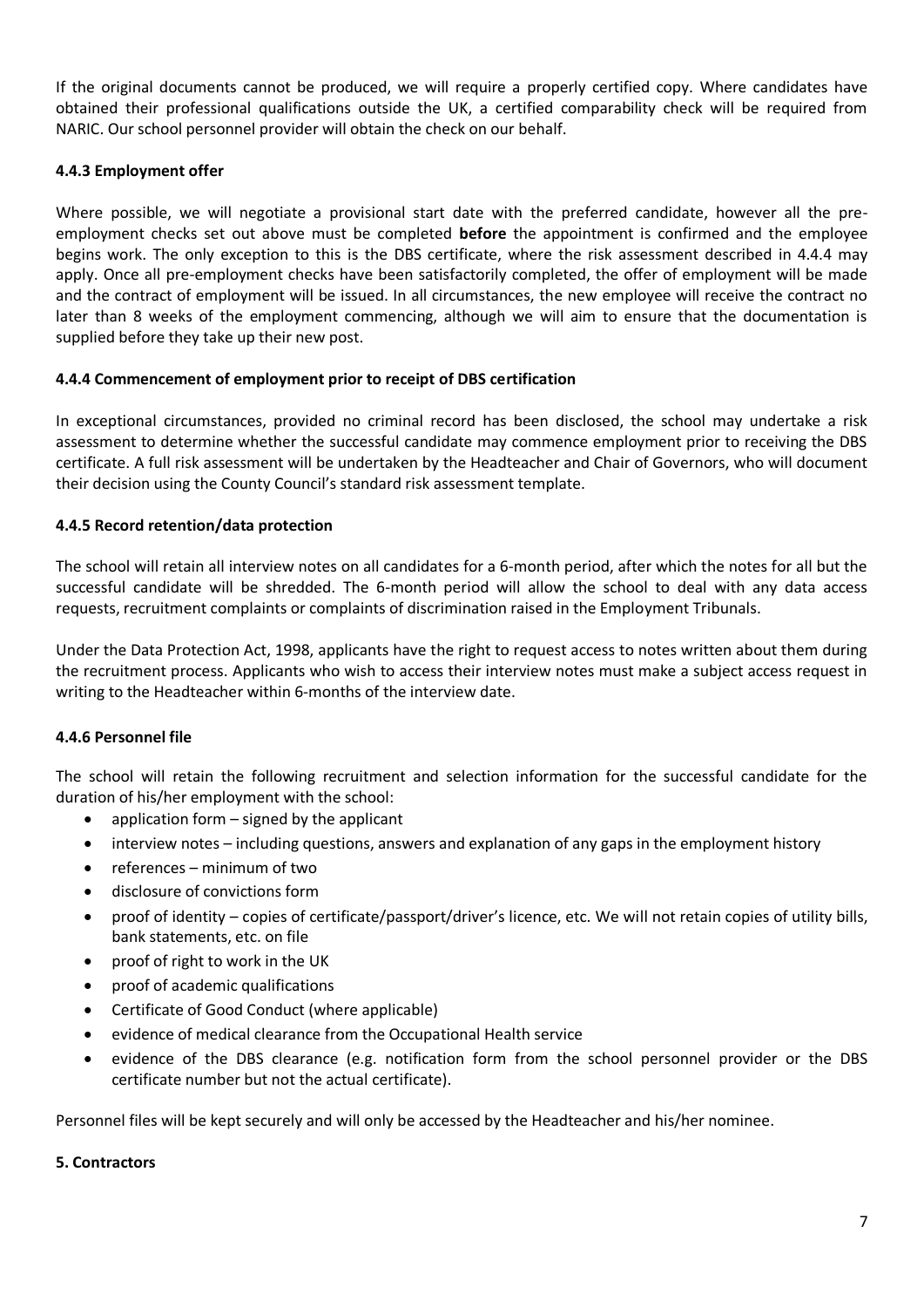All contractors and agencies supplying staff to work in the school are expected and required to undertake safer recruitment pre-employment checks.

Contractors engaging in regulated activity will require an enhanced DBS certificate (including barred list information). For all other contractors who are not engaging in regulated activity, but whose work provides them with an opportunity for regular contact with children, an enhanced DBS check (not including barred list information) will be required. We have arrangements in place with contactors to make sure that they, or any employee of the contractor, working at our school has been subject to the appropriate level of DBS check, if any such check is required.

Under no circumstances should a contractor in respect of whom no checks have been obtained be allowed to work unsupervised, or engage in regulated activity. Schools and colleges are responsible for determining the appropriate level of supervision depending on the circumstances.

If a contractor working at our school is self-employed, we shall consider obtaining the DBS check, as self-employed people are not able to make an application directly to the DBS on their own account.

We will always check the identity of contactors and their staff on arrival at the school.

#### **6. Agency, Supply or partner organisations**

The school does not have the power to request DBS checks and barred list checks, or ask to see DBS certificates, for visiting staff employed by Supply or partner agencies, e.g. Local Authority or NHS. The school will request written confirmation that confirms the individual has undergone appropriate checks including DBS checks.

The school will check that the person presenting themselves for work is the same person on whom the checks have been made.

The Headteacher will use their professional judgement about the need to escort or supervise visitors.

# **7. Single Central Record**

In line with DfE requirements, the school will maintain a single central record of recruitment and vetting checks. The record will include details of all employees including casual staff, agency workers (whether paid directly or through an agency), teacher trainees on salaried routes, volunteers, governors who also work as volunteers and those who provide additional teaching or instruction for pupils but are not directly employed e.g. sports coaches, artists, language tutors, etc.

The central record will indicate whether/when the following were completed and by whom:

- identity checks
- qualification checks
- checks on right to work in the UK
- a prohibition from teaching check
- Barred list checks
- Enhanced DBS disclosure
- Disqualification by association
- Overseas records e.g. Certificates of Good Conduct, where appropriate.

In order to record agency workers or supply staff, the school will request written confirmation that the employment business supplying the member of supply staff has carried out the relevant checks and obtained the appropriate certificates, whether any enhanced DBS check has been provided in respect of the member of supply staff and the date that confirmation was received. The school will not undertake checks on such staff except where there is information contained in the DBS disclosure. However, we will check that the person arriving is genuinely the person the agency has referred to us by asking him/her for photographic proof of identity.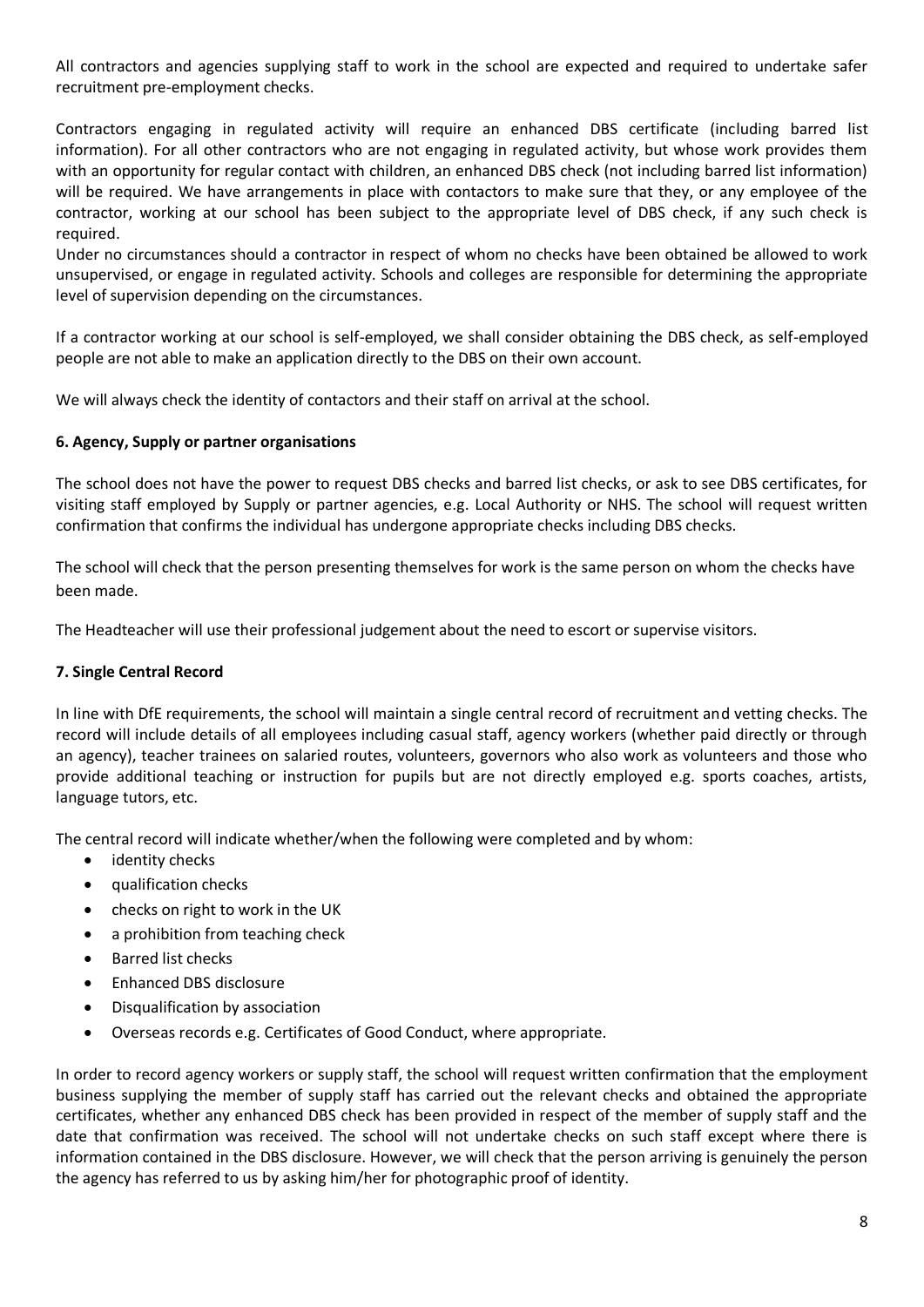Where checks are carried out on volunteers, schools should record this on the single central record

7.1 The Headteacher will undertake an annual review of the single central record to ensure that it remains accurate and will confirm the outcome to the Governing Body.

# **8 Induction**

Every new member of staff, paid or voluntary, will be entitled to an induction to the school. The details of the induction programme will vary depending on the individual's role in the school but all new starters will receive guidance on child safeguarding from one of the Designated Persons for Child Protection (Mr Mike Harrison, Mrs Helen Bartley & Mrs Emma Thomas) on their first day at our school. The guidance will include a copy of Part 1 of Keeping Children Safe in Education, the Guidance for Safer Working Practice and information on how to raise a concern if the new employee identifies poor practice during the course of his/her employment.

Every induction programme will include a checklist, which the new employee or volunteer will sign and date as soon as they have completed each activity. A copy of the induction checklist will be placed on their personnel file for future reference. It is the responsibility of the Designated Safeguarding Lead to ensure the school's policies are known and used appropriately, as outlined in Keeping Children Safe in Education (2015).

#### **9 Probationary periods**

Support staff and volunteers will be subject to a six month probationary period during which their performance and behaviour will be monitored. In exceptional cases, the probationary period may be extended for up to a further six months if necessary.

School staff and volunteers will be given a copy of the Code of Conduct, the DfE guidance entitled 'Guidance for Safer Working Practice for Adults who with Children and Young People in Education Settings' issued in March, 2009, which will be discussed with them to ensure their understanding. They will be asked to sign a declaration confirming that they have read and understood the document and will follow the guidelines required to maintain professional boundaries at all times.

#### **10. Training and development**

All members of school staff and volunteers will receive Basic Child Protection Training at three- yearly intervals, in accordance with the LSCB, organised by the Designated Safeguarding Lead (DSL). The DSL and any other Designated Personnel (DP) will receive refresher training every two years, provided by the County Council's Education Child Protection Service.

The DSL is responsible for ensuring that all staff are aware of the relevant policies and procedures for child safeguarding and are able to identify when a child may be suffering or at risk of suffering harm or neglect. The DSL will ensure that all staff and volunteers understand the principles of 'Safer Working Practice' (see above) and recognise that the school has a protective ethos in which the needs of the children are paramount.

All staff and governors who are involved in recruitment and selection will be provided with suitable training to ensure that they can discharge their role effectively. In addition, the following people will undertake safer recruitment training:

- *The Headteacher*
- *The Deputy Headteacher(s)*
- *The Designated Safeguarding Lead*
- *The School Administrator/Bursar*
- *3 members of the Governing Body*

# **11. Whistle blowing**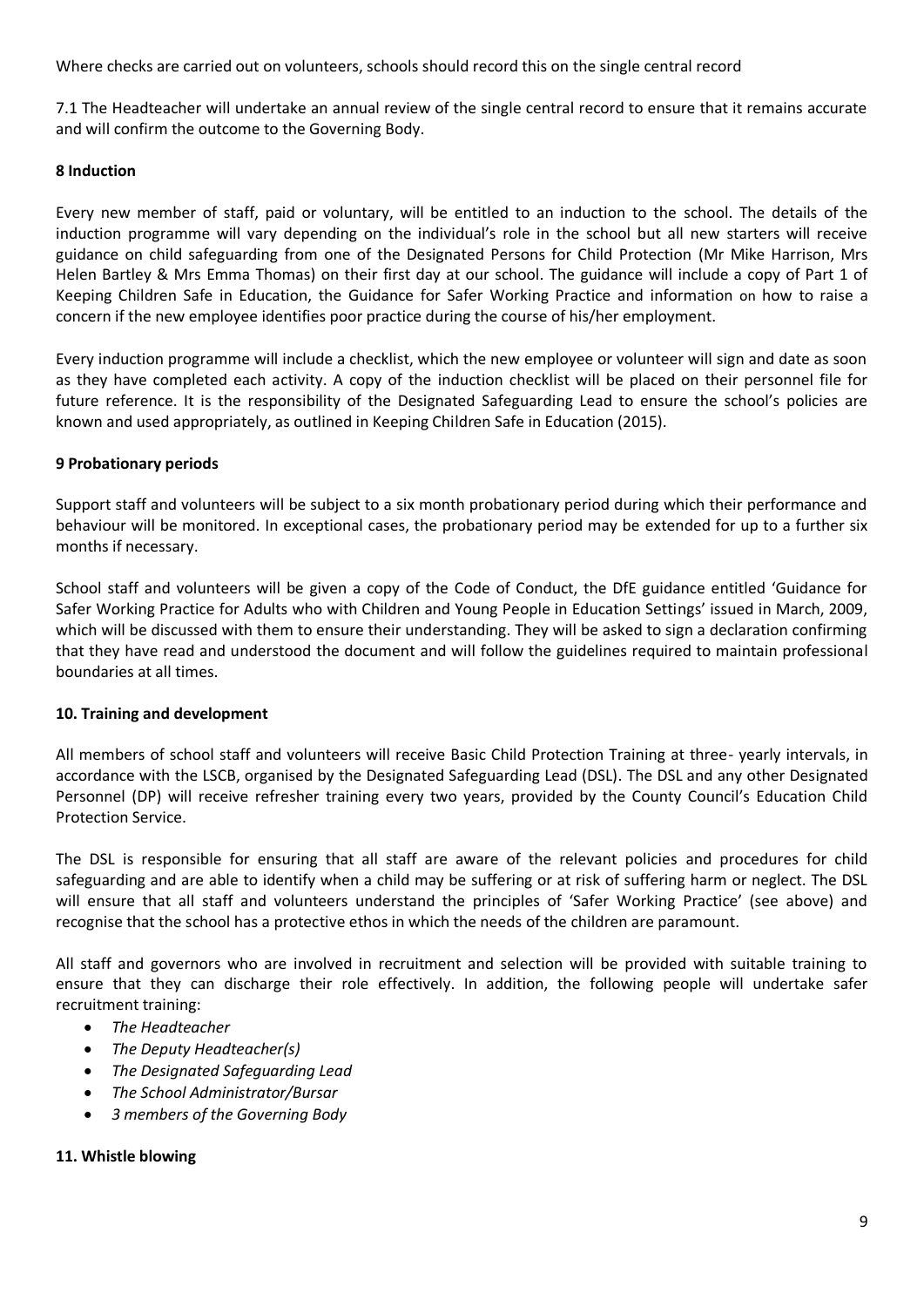Our school adopts a culture of vigilance where concerns about inappropriate practice are listened to and taken seriously. We have adopted the County Council's model whistleblowing policy *(or refer to the school's own whistleblowing policy),* copies of which will be distributed to all staff and volunteers and will be available on our school website.

The County Council's whistle blowing poster will also be displayed in the school staff room(s) and staff toilets.

# **12. Code of conduct**

The school's Code of Conduct, which includes the DfE 'Guidance on Safer Working Practice for Adults who work with Children and Young People in Education Settings', sets out the standards of behaviour we require from all of our employees. The Code of Conduct sets out the basic rules and principles that govern the way we work.

The Code of Conduct will be provided to all new employees as part of their induction. Copies will also be made available on the school Intranet and on the staff room notice board(s). The following members of the school community are also expected to abide by the principles contained in the Code of Conduct:

- Volunteers
- **•** Governors
- Agency workers
- Supply staff
- Consultants

In addition, teachers, including the Headteacher, are expected to abide by the Teacher Standards 2012 that state they should safeguard children's wellbeing and maintain public trust in the teaching profession as part of their professional duties.

The school undertakes to apply these Codes of Conduct fairly and consistently. We expect the Headteacher and other school leaders to apply the Codes of Conduct robustly to ensure that the integrity of members of our school community is beyond reproach. Where necessary, we will enforce the Codes of Conduct through our disciplinary rules and disciplinary procedure. We believe that breaking some of the rules is so serious that we may consider summary dismissal for a first offence of gross misconduct.

#### **13. Contact with children outside work**

Whilst we wish members of the school community to work together in a positive manner, we do not encourage employees or volunteers to make contact with children and young people outside work. Our employees are strongly advised to follow the good practice advice contained in the 'Guidance on Safer Working Practice for Adults who work with Children and Young People'. This is for the safety of the children, which is paramount and in the best interests of the members of staff or volunteers.

#### **14. Acceptable use of ICT/social networking**

In line with the guidance in section 12 above, employees must not have personal contact with children and young people via their personal e-mails or social networking sites such as Facebook. Employees should make sure they are following the advice issued by all of the trade unions on this issue, which is also covered in 'Guidance on Safer Working Practice for Adults who work with Children and Young People in Education Settings'. This is for the safety of the children and for the adult concerned.

#### **15. Dress code**

All staff and volunteers should dress appropriately for a setting in which impressionable children and young people will be present. If in doubt, advice on this issue can be obtained from the Headteacher and some trade unions also produce guidance on suitable dress codes. Further information can also be found in the 'Guidance on Safer Working Practice for Adults who work with Children and Young People in Education Settings'.

#### **16. Administering first aid**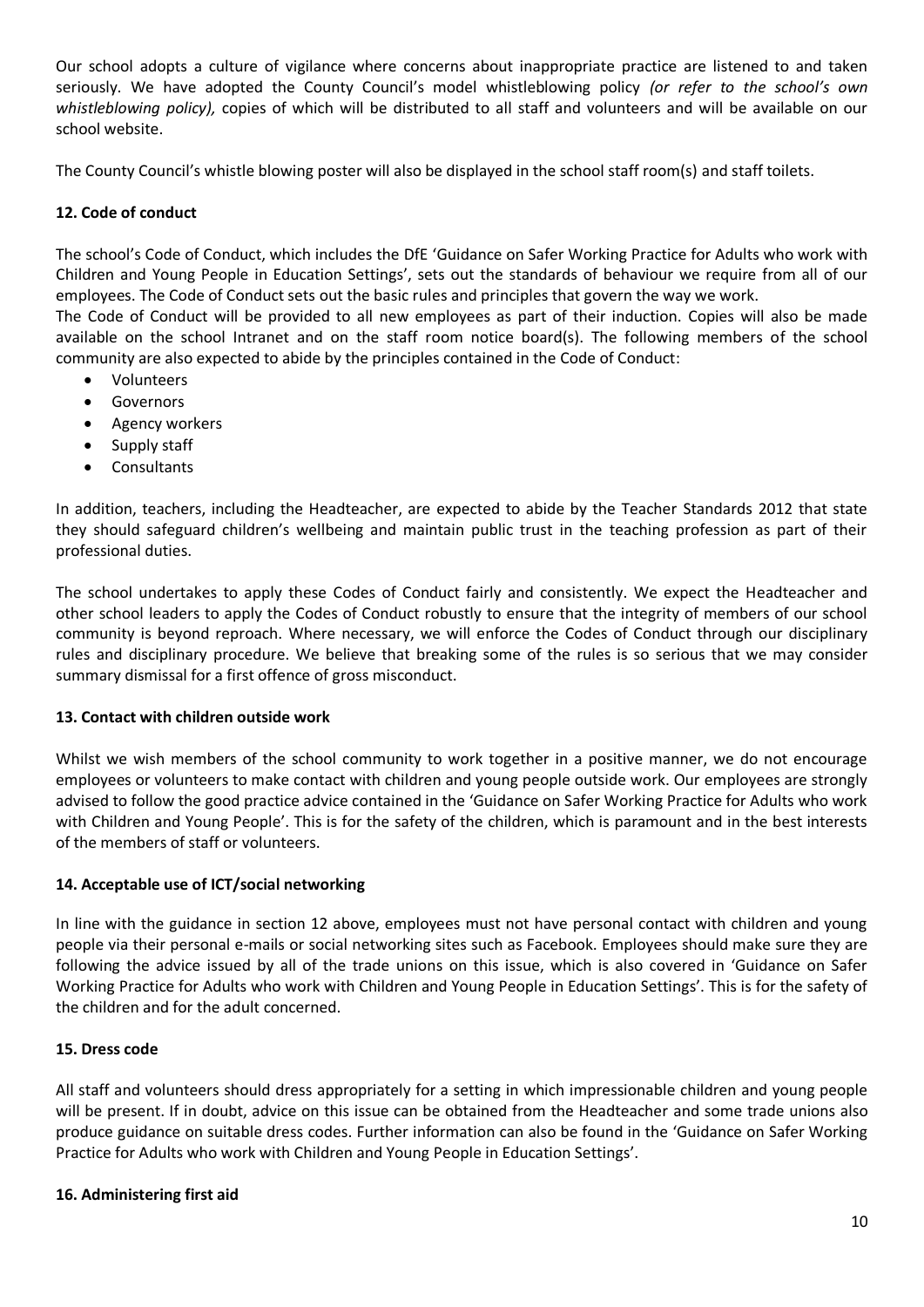In our school, appropriate staff have been trained to administer first aid and have been briefed on the child safeguarding issues they must consider. A list of all first aiders is maintained by the office and available on request. First aid will be administered in line with the Intimate Care Policy.

#### **17. Self-disclosure**

During their employment with the school, all employees and volunteers are required to disclose any changes of circumstances to the Headteacher. This includes details of any criminal investigations, convictions or warnings to which they may be subject, or any relevant information that a reasonable employer might consider would impact on their employment.

Employees should always discuss with their line manager any difficulties or problems that may impact on their suitability to work with children and young people, so that appropriate support can be provided or action taken. Failure to notify the Headteacher of any conduct that may or will result in the employee or volunteer being placed on one of the government's Disclosure and Barring Service's barred lists will be treated as gross misconduct and may result in summary dismissal.

#### **18. Educational visits/activities**

The school will seek advice from the County Council's Outdoor Education Adviser in relation to educational visits and off site activities. All employees involved in educational visits will be able to obtain advice on specific child safeguarding issues from the Designated Safeguarding Lead, or via the Evolve website, or from the Education Child Protection Service.

#### **19. Managing allegations**

The DSL will also ensure that staff and volunteers understand they must refer any apparent misconduct and concerns about a child to the Headteacher. The school will refer any allegation against a member of staff or volunteer to the County Council's named senior officer, who will liaise with the Local Authority Designated Officer (LADO) as necessary. The referral will be made within 24 hours of the allegation being received.

The school will cooperate with any investigation that may follow, in accordance with the DfE and the Cambridgeshire Local Safeguarding Children Board's allegations procedures. The procedures will apply even if the employee or volunteer ceases to work at the school.

If there have been concerns about a member of the school community's suitability to remain in the children's workforce, we will not enter into any settlement agreement and will make a referral to the Disclosure and Barring Service as appropriate.

Further guidance on managing allegations can be found in Keeping Children Safe in Education Part Four.

#### **20. Design of school buildings**

The design and layout of school buildings can contribute to developing a safer environment and safer culture for children and young people. The Headteacher and governors will review the layout of the school to ensure that there are no areas where children may be placed at risk e.g. isolated classrooms without windows, etc. Where areas of the school site are identified as a concern, action will be taken without delay to minimise or eliminate any risk for children and young people. Advice will be sought as necessary from the County Council's Infrastructure Service, the Health and Safety team and/or the Education Child Protection Service.

#### **21. Monitoring safer employment practice**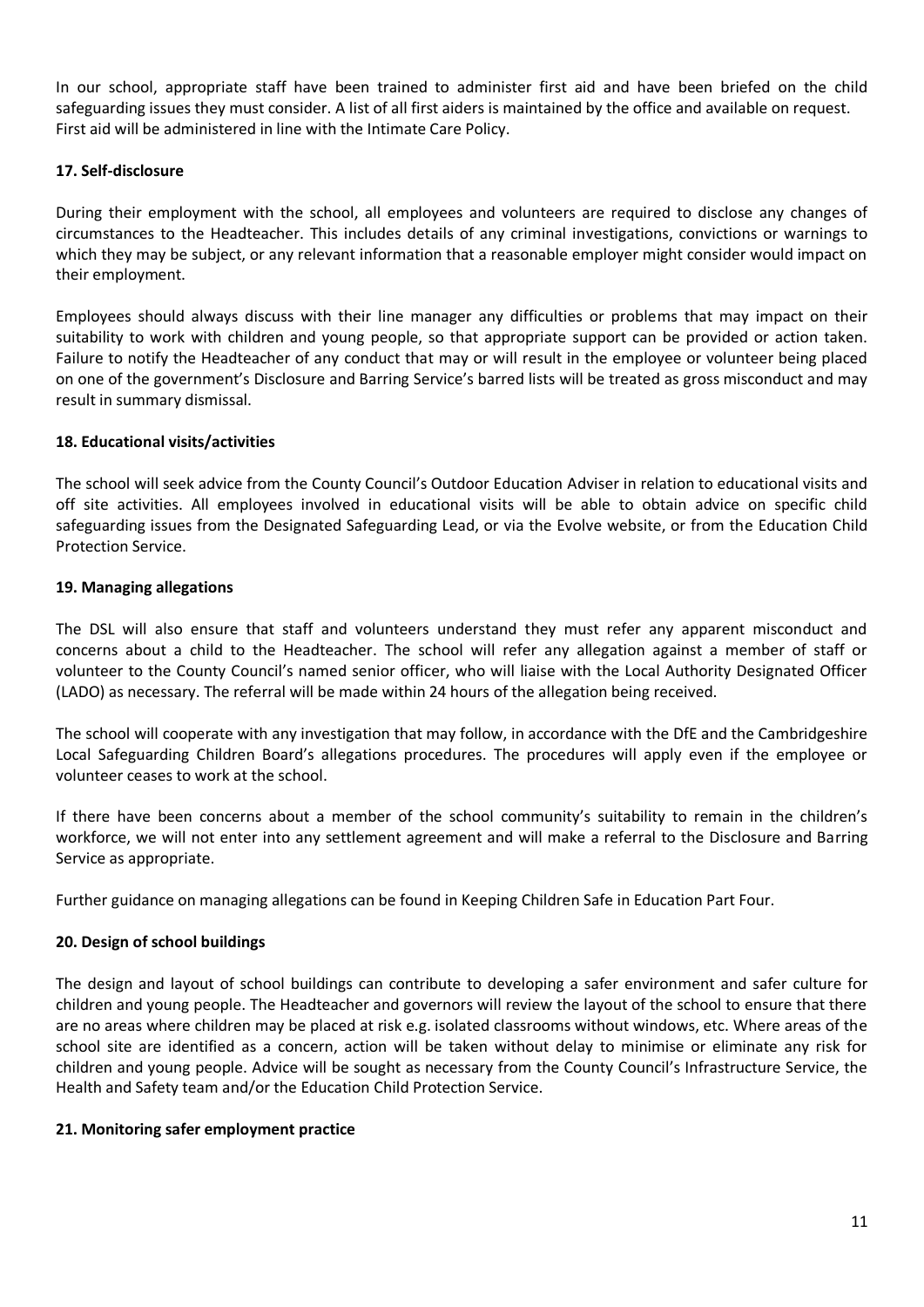The Headteacher is responsible for monitoring the school's adherence to safer recruitment and safer employment practice. The Headteacher will report to the full Governing Body annually on safer employment practice in the school via the Annual Child Protection and Safer Recruitment Monitoring Report to Governors.

The Governing Body will appoint one governor to act as the safer employment champion, who will support the Headteacher in ensuring that that school operates fair practices that ensure a safe environment for children and young people.

The school will also participate actively in the DEMAT's annual safer employment audit if asked to do so. The results of the audit will be shared with the full Governing Body and immediate action will be taken to improve our practices if the report indicates any areas of concern.

# **22. Annual safeguarding report**

The Headteacher and Chair of Governors will complete an annual child protection and Safer Recruitment monitoring report, which will be presented to the full Governing Body for endorsement and action. A copy of the report will be returned to the County Council's Education Child Protection Service.

This policy was ratified by the Governing Body on ...........................................................

Signed ............................................................................................... Chair of Governors

Date of next review: ................................ *(we suggest reviewing this annually in conjunction with the annual safeguarding report)* 

Appendix One: School Policies Appendix Two: Reference documents and websites